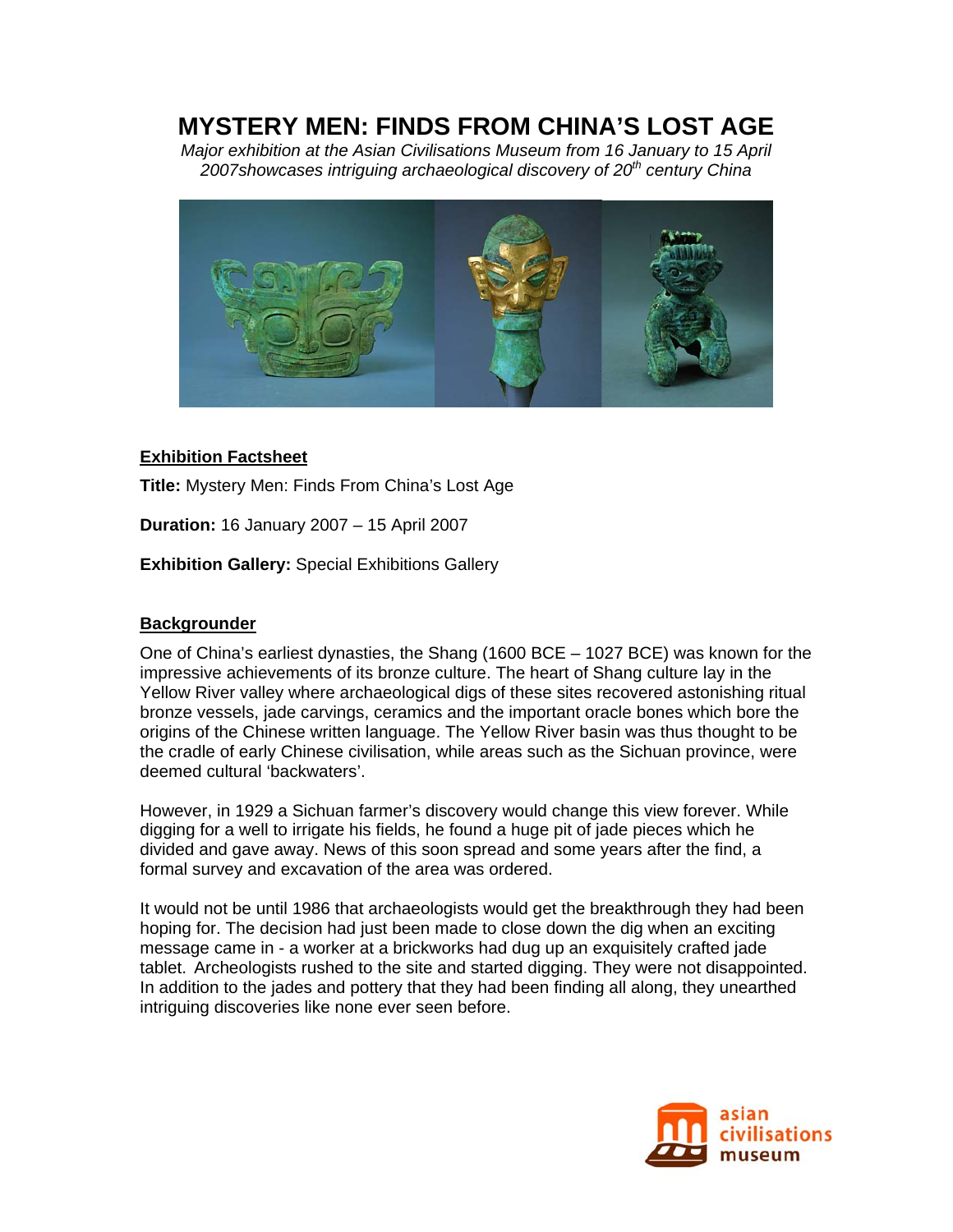# **The Sanxingdui (**三星堆**) Finds**



#### **Zoomorphic human mask with protruding pupils** 12th century BCE Dimensions: H66; W138cm Collection of the Sanxingdui Museum

Excavation of the area, known to locals as Sanxingdui ("three star mounds"), unearthed two large pits with over 4,000 items dating to the  $11<sup>th</sup>$  to  $12<sup>th</sup>$  century BCE. Among these artefacts were spectacular larger than life bronze masks, bronze heads, gold and jade artefacts, turquoise items, elephant tusks and cowrie shells. All the objects were found to have been placed in layers and deliberately broken and burned, suggesting that the sites were sacrificial pits. This discovery indicated the existence of an early socio-political centre beyond the Yellow River basin.

Since then, the Sanxingdui finds have drawn international attention, not only for their significance in history, but for the intriguing and mysterious appearance and origins of the finds.

# **The Exhibition**

*Mystery Men: Finds From China's Lost Age* is a showcase of 103 of these mysterious finds from Sanxingdui. Among these are 20 first grade artefacts including large bronze masks, heads, ritual vessels and jade and gold items. Majority of the pieces come from the Sanxingdui Museum in Sichuan.

Unlike typical Shang dynasty ritual bronzes, Sanxingdui ritual bronzes included masks, heads and life-size human figurines. These unique looking bronze figurines and masks are unconventional in terms of style and size compared to the bronzes discovered in China thus far. The exhibition thus allows visitors to better appreciate one of the greatest and earliest technological achievements – Chinese bronzes, and accentuate the technical superiority of bronze-casting in China.

The Sanxingdui artefacts have since received a great amount of international interest and attention. They have been exhibited in museums such as the British Museum, Taipei's National Palace Museum, National Gallery of Art (Washington), Guggenheim

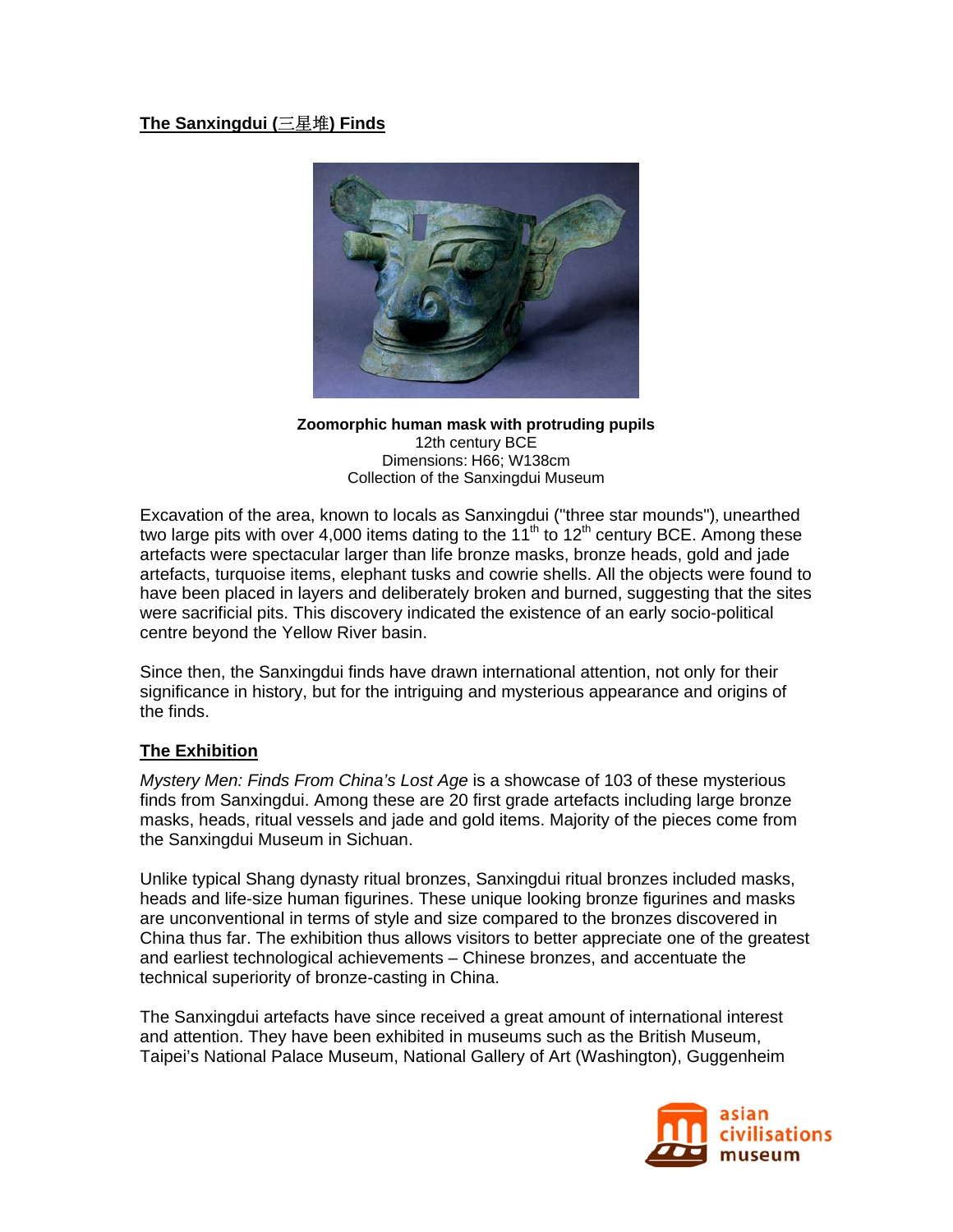Museum (New York), Asian Art Museum (San Francisco), Art Gallery of New South Wales (Sydney) and Lausanne Olympic Museum (Switzerland).

This would be the very first time in Southeast Asia that an exhibition of these artefacts from Sanxingdui is held. *Mystery Men: Finds From China's Lost Age* is co-organised by the Asian Civilisations Museum (ACM) and the Cultural Relics Bureau, Sichuan.

### **Highlights (Selection of first grade artefacts)**



**Bronze Human head with gold foil**  12th century BCE Ht: 48.1 cm, W: 22 cm Collection of the Sanxingdui Museum



**Kneeling woman bearing a** *zun*  12th century BCE Dimensions: H15.6; Lower Diameter 10cm Collection of the Sanxingdui Museum



**Bird's head**  12th century BCE Ht: 40.3 cm, W: 38.8 cm Collection of the Sanxingdui Museum



**Gold Tiger appliqué**  13th or 12th century BCE Ht: 6.7 cm, W: 11.6 cm Collection of the Sanxingdui Museum